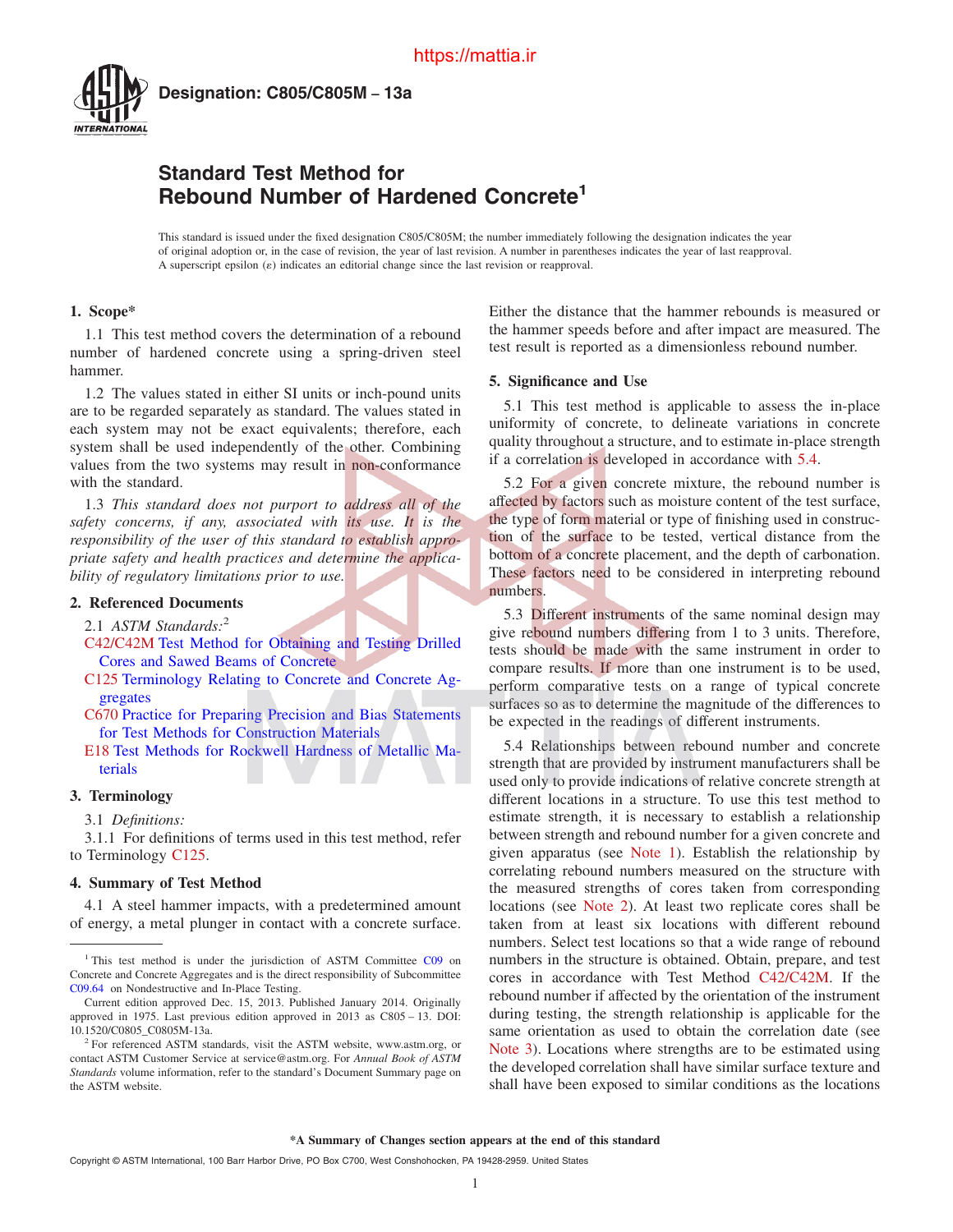

<span id="page-1-0"></span>where correlation cores were taken. The functionality of the rebound hammer shall have been verified in accordance with 6.4 before making the correlation measurements.

NOTE  $1$ —See ACI 228.1R<sup>3</sup> for additional information on developing the relationship and on using the relationship to estimate in-place strength.

NOTE 2—The use of molded test specimens to develop a correlation may not provide a reliable relationship because the surface texture and depth of carbonation of molded specimens are not usually representative of the in-place concrete.

NOTE 3—The use of correction factors to account for instrument orientation may reduce the reliability of strength estimates if the correlation is developed for a different orientation than used for testing.

5.5 This test method is not suitable as the basis for acceptance or rejection of concrete.

## **6. Apparatus**

6.1 *Rebound Hammer,* consisting of a spring-loaded steel hammer that, when released, strikes a metal plunger in contact with the concrete surface. The spring-loaded hammer must travel with a consistent and reproducible speed. The rebound number is based on the rebound distance of the hammer after it impacts the plunger, or it is based on the ratio of the hammer speed after impact to the speed before impact. Rebound numbers based on these two measurement principles are not comparable.

NOTE 4—Several types and sizes of rebound hammers are commercially available to accommodate testing of various sizes and types of concrete construction.

6.1.1 A means shall be provided to display the rebound number after each test.

NOTE 5—Methods of displaying rebound number include mechanical sliders and electronic displays. Instruments are available that will store the rebound numbers, which can then be transferred to a computer for analysis.

6.1.2 The manufacturer shall supply rebound number correction factors for instruments that require such a factor to account for the orientation of the instrument during a test. The correction factor is permitted to be applied automatically by the instrument. The manufacturer shall keep a record of test data used as the basis for applicable correction factors.

6.2 *Abrasive Stone,* consisting of medium-grain texture silicon carbide or equivalent material.

6.3 *Verification Anvil,* used to check the operation of the rebound hammer. An instrument guide is provided to center the rebound hammer over the impact area and keep the instrument perpendicular to the anvil surface. The anvil shall be constructed so that it will result in a rebound number of at least 75 for a properly operating instrument (see Note 6). The manufacturer of the rebound hammer shall stipulate the type of verification anvil to be used and shall provide the acceptable range of rebound numbers for a properly operating instrument. The anvil manufacturer shall indicate how the anvil is to be supported for verification tests of the instrument, and shall provide instructions for visual inspection of the anvil surface for surface wear.

NOTE 6—A suitable anvil has included an approximately 150 mm [6 in.] diameter by 150 mm [6 in.] tall steel cylinder with an impact area hardened to an HRC hardness value of 64 to 68 as measured by Test Methods [E18.](#page-0-0)

6.4 *Verification—*Rebound hammers shall be serviced and verified annually and whenever there is reason to question their proper operation. Verify the functional operation of a rebound hammer using the verification anvil described in 6.3. During verification, support the anvil as instructed by the anvil manufacturer.

NOTE 7—Typically, a properly operating rebound hammer and a properly designed anvil should result in a rebound number of about 80. The anvil needs to be supported as stated by the anvil manufacturer to obtain reliable rebound numbers. Verification on the anvil does not guarantee that the hammer will yield repeatable rebound numbers at other points on the scale. At the user's option, the rebound hammer can be verified at lower rebound numbers by using blocks of polished stone having uniform hardness. Some users compare several hammers on concrete or stone surfaces encompassing the usual range of rebound numbers encountered in the field.

# **7. Test Area and Interferences**

7.1 *Selection of Test Surface—*Concrete members to be tested shall be at least 100 mm [4 in.] thick and fixed within a structure. Smaller specimens must be rigidly supported. Avoid areas exhibiting honeycombing, scaling, or high porosity. Do not compare test results if the form material against which the concrete was placed is not similar (see Note 8). Troweled surfaces generally exhibit higher rebound numbers than screeded or formed finishes. If possible, test structural slabs from the underside to avoid finished surfaces.

7.2 *Preparation of Test Surface—*A test area shall be at least 150 mm [6 in.] in diameter. Heavily textured, soft, or surfaces with loose mortar shall be ground flat with the abrasive stone described in 6.2. Smooth-formed or troweled surfaces do not have to be ground prior to testing (see Note 8). Do not compare results from ground and unground surfaces. Remove free surface water, if present, before testing.

NOTE 8—Where formed surfaces were ground, increases in rebound number of 2.1 for plywood formed surfaces and 0.4 for high-density plywood formed surfaces have been noted.4 Dry concrete surfaces give higher rebound numbers than wet surfaces. The presence of surface carbonation can also result in higher rebound numbers.<sup>5</sup> In cases of a thick layer of carbonated concrete, it may be necessary to remove the carbonated layer in the test area, using a power grinder, to obtain rebound numbers that are representative of the interior concrete. Data are not available on the relationship between rebound number and thickness of carbonated concrete. The user should exercise professional judgment when testing carbonated concrete.

7.3 Do not test frozen concrete.

NOTE 9—Moist concrete at 0  $^{\circ}$ C [32  $^{\circ}$ F] or less may exhibit high rebound values. Concrete should be tested only after it has thawed. The temperatures of the rebound hammer itself may affect the rebound number. Rebound hammers at -18 °C [0 °F] may exhibit rebound numbers

<sup>3</sup> ACI 228.1R, "In-Place Methods to Estimate Concrete Strength," American Concrete Institute (ACI), P.O. Box 9094, Farmington Hills, MI 48333-9094, [http://www.concrete.org.](http://www.concrete.org)

<sup>4</sup> Gaynor, R. D., "In-Place Strength of Concrete—A Comparison of Two Test Systems," and "Appendix to Series 193," National Ready Mixed Concrete Assn., TIL No. 272, November 1969.

<sup>5</sup> Zoldners, N. G., "Calibration and Use of Impact Test Hammer," *Proceedings* , American Concrete Institute, Vol 54, August 1957, pp. 161–165.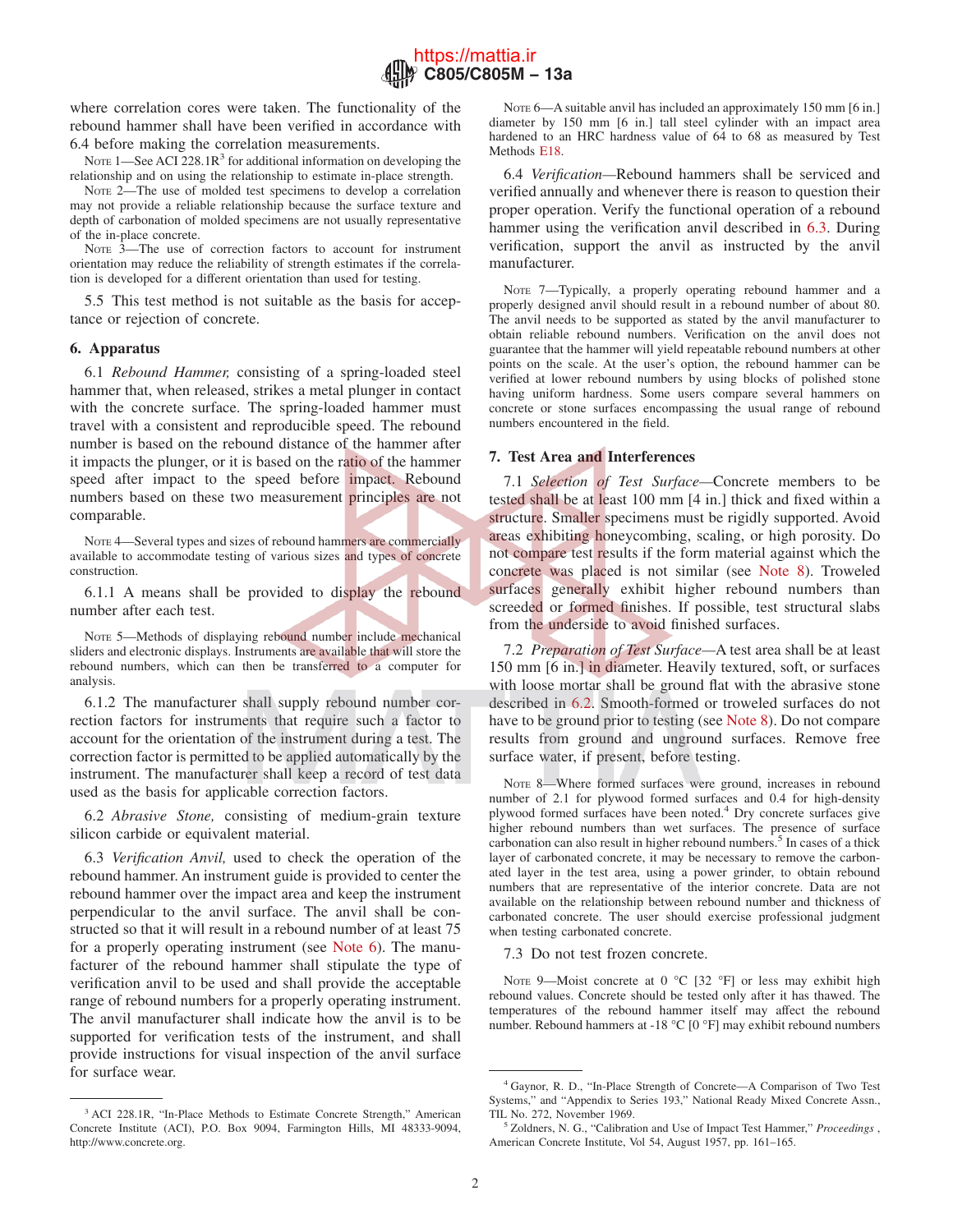

<span id="page-2-0"></span>reduced by as much as  $2$  or  $3$  units<sup>6</sup>.

# 7.4 For readings to be compared, the direction of impact, horizontal, downward, upward, or at another angle, must be the same or established correction factors shall be applied to the readings.

7.5 Do not conduct tests directly over reinforcing bars with cover less than 20 mm [0.75 in.].

NOTE 10—The location of reinforcement may be established using reinforcement locators or metal detectors. Follow the manufacturer's instructions for proper operation of such devices.

# **8. Procedure**

8.1 Hold the instrument firmly so that the plunger is perpendicular to the test surface. Record the orientation of the instrument with respect to horizontal to the nearest 45 degree increment. Use a positive angle if the instrument points upward and a negative angle if it points downward with respect to horizontal during testing (see Note 11). Gradually push the instrument toward the test surface until the hammer impacts. After impact, maintain pressure on the instrument and, if necessary, depress the button on the side of the instrument to lock the plunger in its retracted position. Read and record the rebound number to the nearest whole number. Take ten readings from each test area. The distances between impact points shall be at least 25 mm [1 in.], and the distance between impact points and edges of the member shall be at least 50 mm [2 in.]. Examine the impression made on the surface after impact, and if the impact crushes or breaks through a nearsurface air void disregard the reading and take another reading.

NOTE 11—Digital angle gages are available that can be attached to the body of the instrument to allow quick measurement of the angle with respect to horizontal. The recorded orientation would be 0 degrees (horizontal),  $\pm 45$  degrees (inclined), or  $\pm 90$  (vertical). For example, if the instrument points vertically down during a test, the angle would be reported as –90 degrees. If the angle is measured to be 55 degrees upward from horizontal, the recorded angle to the nearest 45 degree increment would be +45 degrees.

## **9. Calculation**

9.1 Discard readings differing from the average of 10 readings by more than 6 units and determine the average of the remaining readings. If more than 2 readings differ from the average by 6 units, discard the entire set of readings and determine rebound numbers at 10 new locations within the test area.

9.2 If necessary, apply the correction factor to the average rebound number so that the rebound number is for a horizontal orientation of the hammer. Interpolation is permitted if corrections factors are not given for  $\pm 45$  degrees.

## **10. Report**

10.1 Report the following information, if known, for each test area.

10.1.1 General information:

10.1.1.1 Date of testing,

10.1.1.2 Air temperature and time of testing,

10.1.1.3 Age of concrete, and

10.1.1.4 Identification of test location in the concrete construction and the size of member tested.

10.1.2 Information about the concrete:

10.1.2.1 Mixture identification and type of coarse aggregate, and

10.1.2.2 Specified strength of concrete.

10.1.3 Description of test area:

10.1.3.1 Surface characteristics (trowelled, screeded. formed),

10.1.3.2 If applicable, type of form material used for test area,

10.1.3.3 If surface was ground and depth of grinding,

10.1.3.4 If applicable, curing conditions, and

10.1.3.5 Surface moisture condition (wet or dry).

10.1.4 Hammer information:

10.1.4.1 Hammer identification or serial number, and

10.1.4.2 Date of hammer verification.

10.1.5 Rebound number data:

10.1.5.1 Name of operator,

10.1.5.2 Orientation of hammer during test,

10.1.5.3 On vertical surfaces (walls, columns, deep beams), relative elevation of test region,

10.1.5.4 Individual rebound numbers,

10.1.5.5 Remarks regarding discarded readings,

10.1.5.6 Average rebound number,

10.1.5.7 If necessary, corrected rebound number for a horizontal orientation of the instrument, and

10.1.5.8 If applicable, description of unusual conditions that may affect test readings.

## **11. Precision and Bias**

11.1 *Precision—*The single-specimen, single-operator, machine, day standard deviation is 2.5 units (1s) as defined in Practice [C670.](#page-0-0) Therefore, the range of ten readings should not exceed 12.

11.2 *Bias—*The bias of this test method cannot be evaluated since the rebound number can only be determined in terms of this test method.

## **12. Keywords**

12.1 concrete; in-place strength; nondestructive testing; re-

<sup>&</sup>lt;sup>6</sup> National Ready Mixed Concrete Assn., TIL No. 260, April 1968. bound hammer; rebound number